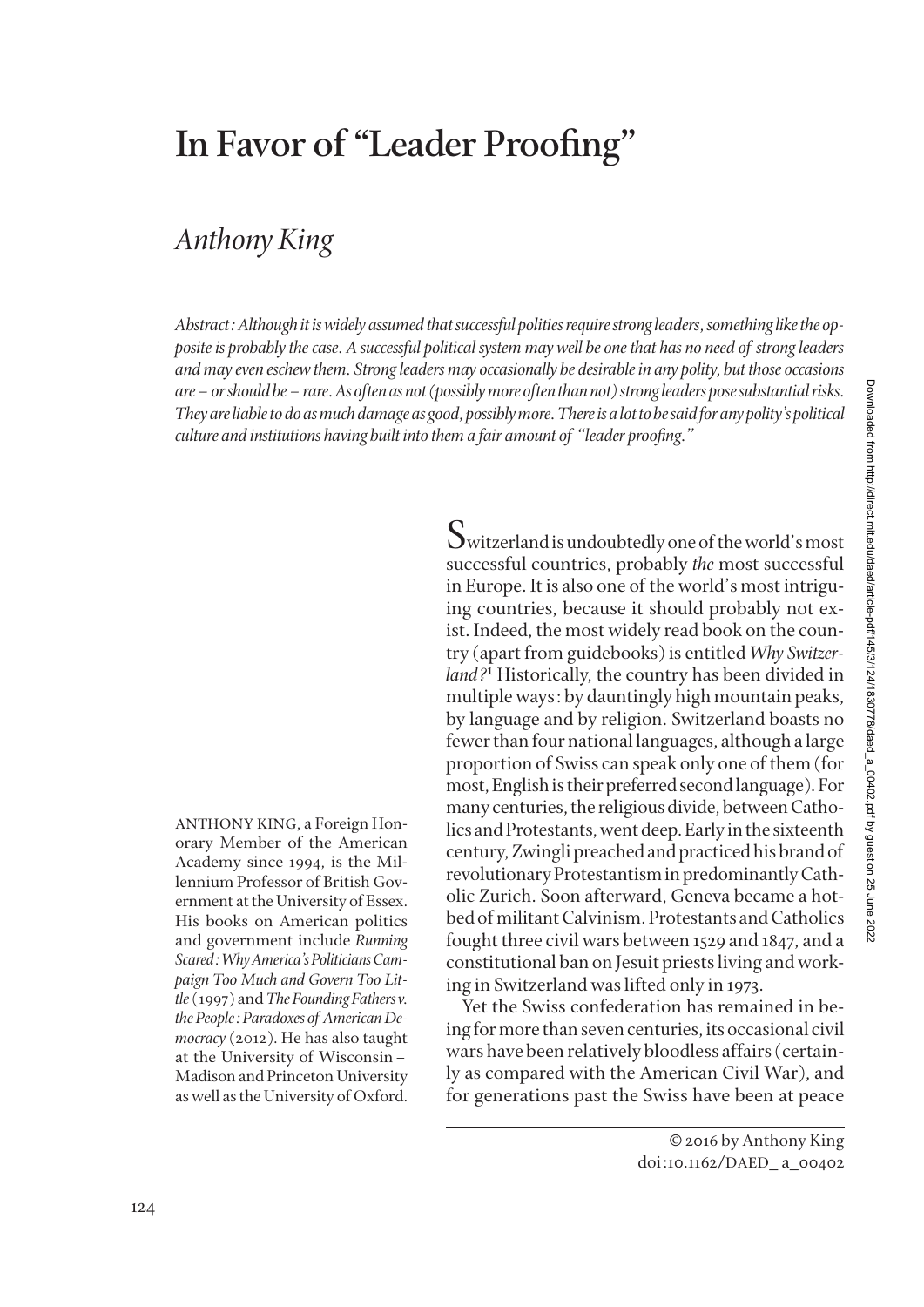Downloaded from http://direct.mit.edu/daed/article-pdf/145/3/124/1830778/daed\_a\_00402.pdf by guest on 25 June 2022 Downloaded from http://direct.mit.edu/daed/article-pdf/145/3/124/1830778/daed\_a\_00402.pdf by guest on 25 June 2022

both with their neighbors and with each other. Whatever language they speak, Swiss people think of themselves as Swiss. Class conflict in the country, as well as religious conflict, is muted. Violent crime is virtually unknown. The Swiss are among the best-educated people in the world and enjoy one of the world's most advanced healthcare delivery systems. Switzerland is a liberal democracy in the fullest sense of both words. Not least, the people of Switzerland enjoy one of the highest standards of living in the world (however measured). Switzerland positively exudes peace and prosperity.

What is intriguing for our purposes, however, is a zone of silence relating to that country. Ask the members of any audience anywhere, however well-informed, to name anyone who is now, or ever has been, a Swiss political leader and the result is invariably an embarrassed silence. No one can think of anybody. The only person anyone can ever think of is William Tell, but Tell–he of the famous crossbow and apple–may never have existed and, even if he did, it was a very long time ago, during Switzerland's earliest days. The Swiss people clearly do not suffer from any form of leader addiction.

Britain's Winston Churchill *was* a leader, in two senses. Formally, he was the leader of the Conservative Party and, on two occasions, he served as his country's prime minister. Less formally, in 1940, when Britain's fortunes in World War II were at their nadir, he emerged as the country's rhetorical and symbolic leader. His speeches, cigars and defiant V-for-victory gesture are still remembered. But in practical military terms he was less a leader than a goad, gadfly and interferer-in-chief. His military leadership was always severely constrained: not merely by circumstances (Britain's weaknesses, the strengths of the enemy, the increasing power of the United States, and so on) but also by his need to carry his military, naval and air force commanders with him. In

his dealings with them, he needed to be cir- Anthony cumspect. He could relieve senior officers King of their commands only when they had demonstrably proved ineffective. His power was overwhelmingly the power to persuade; and, when he failed to persuade, as he often did, he almost invariably failed to achieve his objectives. Especially toward the end of the war, as Britain's power waned, Churchill had no option but to be collegial, even deferential, in his mode of operations.

The position of John F. Kennedy during the 1962 Cuban Missile Crisis differed sharply from that of Churchill in 1940. Churchill spoke eloquently and often. Kennedy said almost nothing in public. But, informally as well as formally, all the important decisions taken by the United States government during the crisis were for Kennedy and Kennedy alone to take. As president, *he* was commander-in-chief, with duties he could neither share nor delegate. But Kennedy in 1962 found himself in a situation far outside the orbit of his own personal experience and without precedent in human history. He needed to think long and hard–and knew that he did. He also needed others' help as his ideas developed–and knew that he did.

President Kennedy, someone as grownup as Churchill could be child-like, dealt with his problem by convening what he called the Executive Committee. However, it was scarcely a committee and certainly not an executive. Its membership fluctuated, and the president continually conducted smaller meetings, with varying personnel. Kennedy's central concern was to keep America's options open for as long as possible and to ensure that all of his advisers felt free to speak their minds. Toward the latter end, he encouraged his advisers to talk among themselves in his absence. The president's brother, Robert Kennedy, subsequently wrote: "This was wise. Personalities change when the Presi-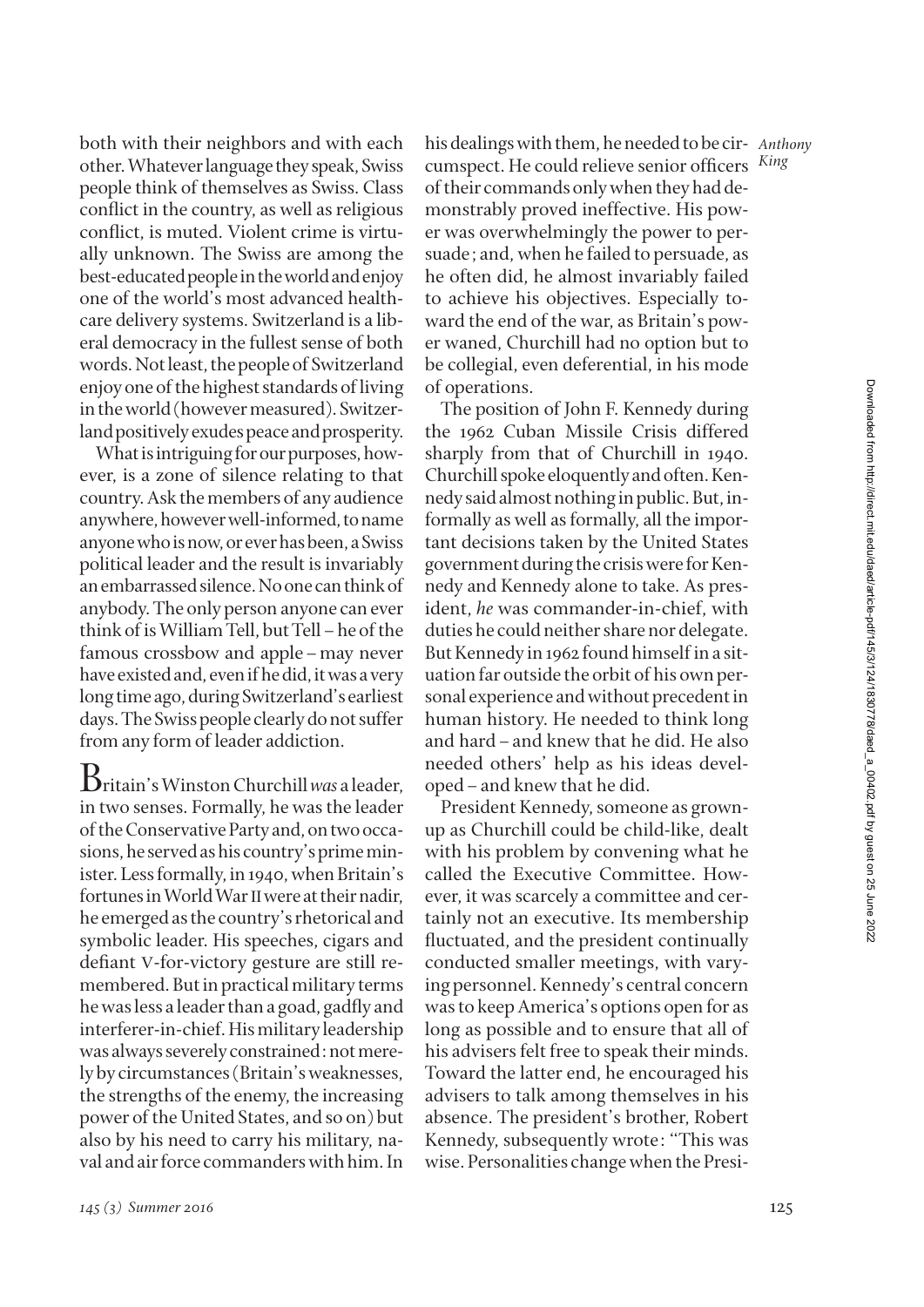*In Favor*  dent is present, and frequently even strong *of "Leader*  men make recommendations on the basis of what they believe the President wishes to hear."2 Kennedy continues:

> During all these deliberations we all spoke as equals. There was no rank, and, in fact, we did not even have a chairman. . . . As a result ... the conversations were completely uninhibited and unrestricted. Everyone had an equal opportunity to express himself and to be heard directly. It was a tremendously advantageous procedure.3

It was out of these informal and semiformal discussions that the idea of imposing a naval "quarantine" on Cuba–rather than launching air strikes to destroy the Soviets' missile sites on the island–arose. The ultimate responsibility and the final decisions were, of necessity, the president's, but throughout, his chosen style was collegial.

An implicit commentary on the functioning of any institution is provided by what happens whenever the nominal head of that institution is unavailable for any reason. How does the institution function under those circumstances?

In late June 1953, during his second term as prime minister, Churchill suffered a stroke which left him partially paralyzed down his left side. Initially, it was thought he would have to resign, but he retreated to his country home, Chartwell, to recuperate and quite quickly–within about eight weeks–he recovered. Although the prime minister was largely incapacitated, the consequences for the conduct of government were minimal. One of his senior colleagues, R. A. Butler, "took charge of the Cabinet with tact and competence," and departmental ministers went calmly about their business.4 Business as usual also characterized Churchill's last few months in office. The old man, now eighty, was increasingly lethargic and absent-minded, but few outside his inner circle were aware of the extent of his deterioration and the government continued to function normally. It seemed not to matter much that during these months 10 Downing Street was effectively unoccupied.

One of Winston Churchill's former companions-in-arms was similarly ill and in office during the same decade. President Dwight D. Eisenhower suffered a heart attack in September 1955 and then a stroke in November 1957. The heart attack kept him out of action for approximately a month and a half, and he actually recovered more quickly from the stroke, although his speech was impaired for a time and, like Churchill, he briefly contemplated resignation. Potentially, Eisenhower's illnesses placed a greater strain on America's president-centered– and therefore individual-centered–governing arrangements than Churchill's did on Britain's more loose-textured arrangements. In Britain, ministers simply assumed, rightly, that they would carry on as usual, with central direction, if needed, being provided collectively by the Cabinet. In the United States, however, it was far from clear what was supposed to happen.

Fortunately, in Eisenhower's case three separate factors eased the strain. One was that on both occasions the president was only briefly unable to communicate and take decisions. Even after the stroke, his mental faculties seem to have been unimpaired. The second was that, by coincidence, no difficult decisions needed to be taken during either of the president's two short periods of convalescence. In particular, no major foreign-affairs crises supervened. The third was that Eisenhower, by outlook and temperament and despite the fact that he had formerly occupied positions of high military command, was a firm believer in cabinet government and "sought to establish in the executive branch a bureaucratic structure that minimized disruption caused by the absence of the chief executive."5 While he was recovering from his heart attack, Sherman Adams, his chief of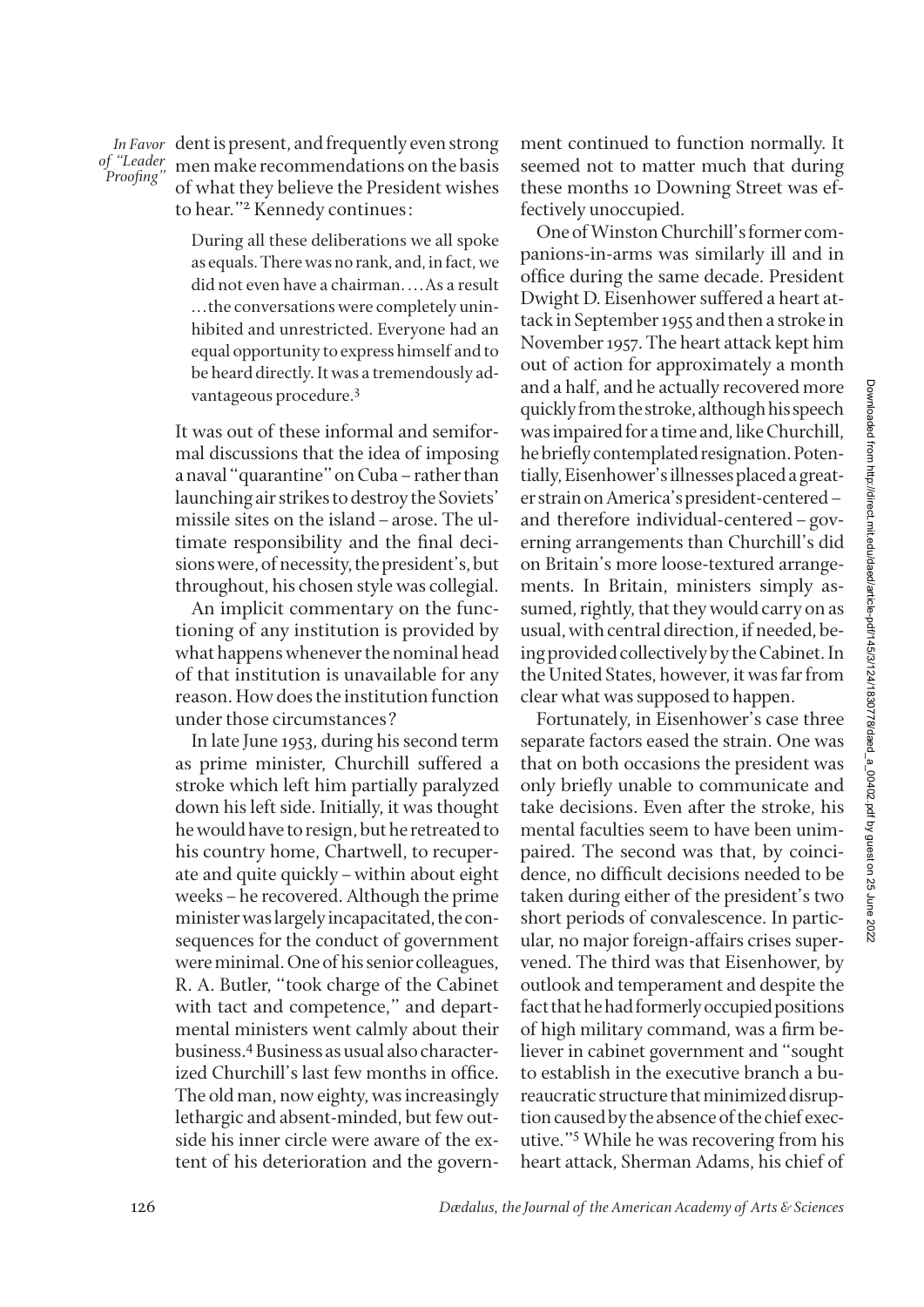Downloaded from http://direct.mit.edu/daed/article-pdf/145/3/124/1830778/daed\_a\_00402.pdf by guest on 25 June 2022 Downloaded from http://direct.mit.edu/daed/article-pdf/145/3/124/1830778/daed\_a\_00402.pdf by guest on 25 June 2022

staff, stayed with him in Denver and relayed back to Washington any presidential decisions that had to be taken, while Richard Nixon, the vice president, presided over Cabinet meetings and meetings of the National Security Council. An informal coordinating committee began to meet regularly to oversee the government's operations as a whole.<sup>6</sup> Although the outward forms differed, these arrangements resembled quite closely the ones that evolved at the top of British government following Churchill's stroke.

The aftermath of the attempt on Ronald Reagan's life in 1981 was a good deal messier, even though in the meantime a new amendment to the U.S. Constitution, the Twenty-Fifth Amendment, had been ratified to provide for situations in which the president was "unable to discharge the powers and duties of his office." Having been shot and seriously wounded, Reagan for several hours underwent massive surgery and was clearly incapable of discharging the duties of his office. He remained poorly and unable to do a full day's work for another two months. His White House physician, Daniel Ruge, believed that, during the hour or so before his life-saving operation and while he was still conscious and in full possession of his faculties, Reagan should have been asked, under the terms of the Twenty-Fifth Amendment, to sign a declaration transferring his powers temporarily to the vice president, who would thereupon serve as acting president. But no such suggestion was ever made. All this occurred when Reagan had been in office for only sixty days. The new administration had scarcely begun to bed in, and nothing in the way of contingency planning had been done. "[E]normous tension and uncertainty permeated the government."7 Reagan had already proved himself to be a wholesale delegator, but most of his delegations were to individuals. Nothing resembling Eisenhower's committee system existed.

Instead, what seems to have happened Anthony is that, with Reagan's tacit approval, effec- King tive control of the government was taken in hand by three members of his White House staff: Edwin Meese, James Baker and Michael Deaver. This trio of aides became, in effect, the president's surrogates, more than merely his aides. It was an arrangement that emerged immediately following the assassination attempt but then lasted for most of the rest of Reagan's first term. Neither Churchill nor Eisenhower would have tolerated any such arrangement, but Reagan seems to have been comfortable with it.<sup>8</sup> The original trio later became a quartet, with the addition of Nancy Reagan, the first lady. As we shall see later, when that collegial arrangement eventually broke down, the American system of government itself nearly broke down.

 $\Pi$ ow do episodes and observations such as these speak to questions of political leadership in general and strong political leadership in particular? Before answering that question, it would be a good idea to engage in a somewhat more systematic enquiry, one relating only to liberal democracies. There is no need to labor that last point here. It is well known that political leaders in autocratic and authoritarian regimes tend to be megalomaniacs, monsters, murderers, liars and crooks.

Archie Brown, in *The Myth of the Strong Leader*, suggests that although the term "strong leader" is open to more than one interpretation, it is generally taken to mean "a leader who concentrates a lot of power in his or her hands, dominates both a wide swath of public policy and the political party to which he or she belongs, and takes the big decisions."9 A strong leader on that definition may or may not be successful in his or her own terms or in the judgment of others. Equally, a man or woman may be successful in his or her own terms and yet may not be adjudged by himself, herself or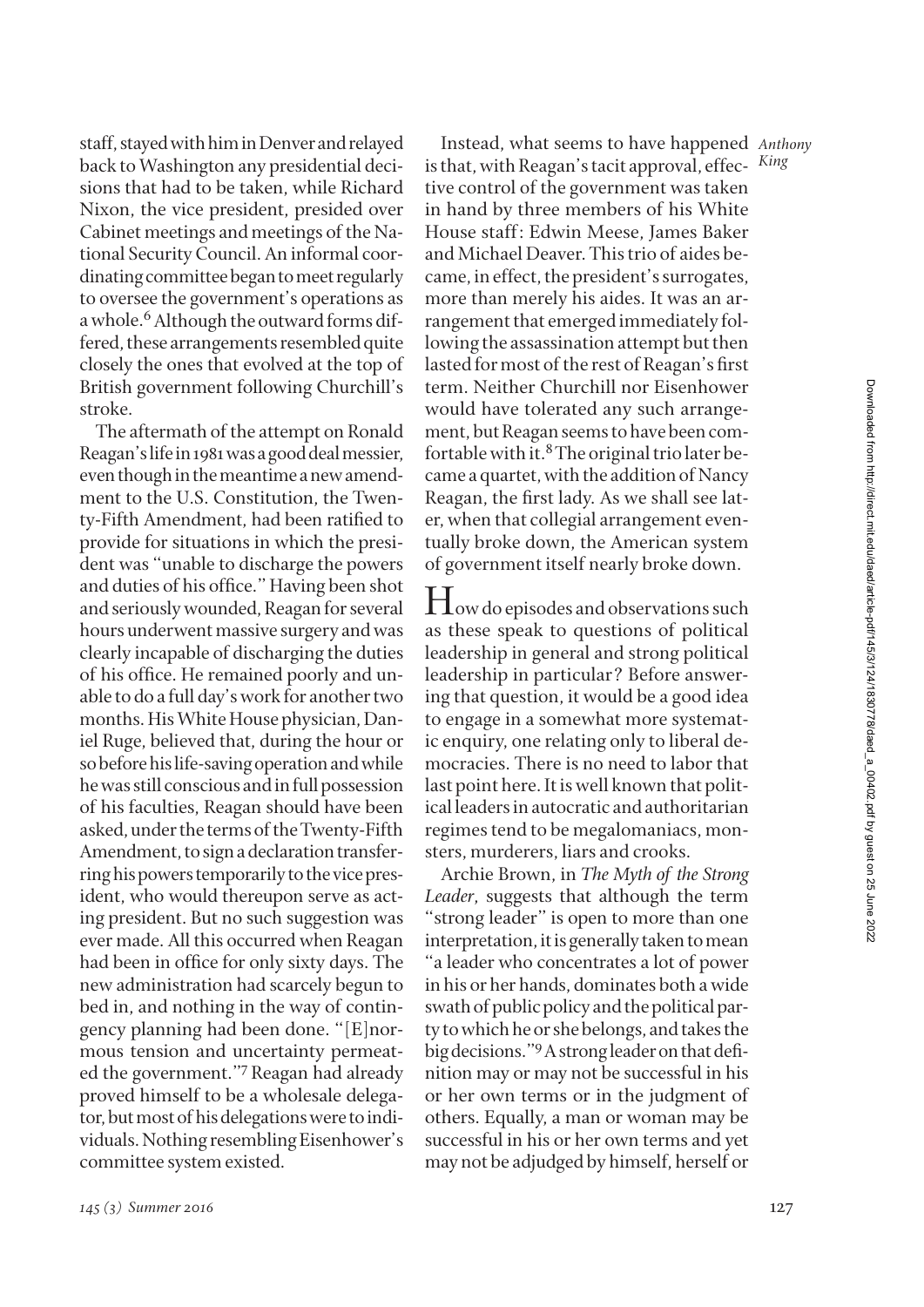*In Favor*  anybody else to have been a strong lead*of "Leader*  er. Strength and success are not the same thing, and to infer strength from success is, as Daniel Kahneman and others have pointed out, a common but primitive type of logical fallacy.10 Luck may be the key variable. Alternatively, personal qualities other than strength may well in practice count for more than strength.

> By way of illustration, let us consider briefly the careers in office of the thirty men and one woman who held office as either American president or British prime minister during the eighty years between 1935 and 2015.

> Given the constraints imposed on the power and authority of every American president by America's constitutional structure, Franklin Delano Roosevelt has to be accounted both strong and successful, his strengths contributing to his success. He failed in his attempt to pack the U.S. Supreme Court, and only the outbreak of World War II brought the Great Depression to an end; but much of the legacy of his New Deal lives on, and his handling of America's noninvolvement then involvement in World War II was masterly. His successor, Harry Truman, did not aspire to follow in FDR's gigantic footsteps and never tried; as president, he was neither a strong leader nor pretended to be one. But it was on his watch that the United States launched the Marshall Plan, played a leading role in creating NATO and resisted Soviet-sponsored aggression in Korea. His successor, Eisenhower, a thoroughgoing conservative, resembled Truman in having no great desire to exalt the presidential office–and he did not do so. His style was collegial, his lasting accomplishments few. Eisenhower regarded his steady-asshe-goes presidency as a success. In its own terms, it was. His more glamorous successor, John F. Kennedy, was more ambitious for his time in office, but in the event he served for fewer than three years, and, but

for his glamor, his astute handling of the Cuban Missile Crisis, and the horrific circumstances of his death, he would probably be little remembered. Through no fault of his own, the ratio of promise to performance in his case was high.

That Lyndon Johnson, who succeeded Kennedy, was a strong president–in Archie Brown's terms or anyone else's–cannot be doubted. The big Texan was also a big president. In terms of success, his performance, however, was Janus-faced: on one side, his ambitious domestic Great Society programs (including the War on Poverty and radical civil-rights legislation); on the other, the ill-advised escalation of American involvement in the war in Vietnam. Johnson withdrew from the race for the presidency in 1968. Richard Nixon, the man who subsequently won that election, certainly aspired to be a strong president and took steps to extend his and his allies' sway across the entire executive branch. Had Nixon retired on the eve of the 1972 election, historians today would probably account him a success. He began to wind down American involvement in Vietnam, normalized U.S. relations with China, initiated détente with the Soviet Union and instituted a wide range of domestic reforms. Unfortunately for him and his reputation, his vanity and mendacity during the Watergate scandal forced him from office. Nixon's successor, his vice president, Gerald Ford, remained in office for only eighteen months. He attempted to accomplish little and succeeded in doing just that.

The next two presidencies–those of Jimmy Carter and Ronald Reagan–were among the strangest of modern times. Carter, a complete novice to the ways of Washington, sought to be a strong president, not in the sense of being constantly in control, but in the sense of advancing a bold agenda. Apparently failing to recognize that, in Bismarck's memorable phrase, "politics is the art of the possible," he never sought to per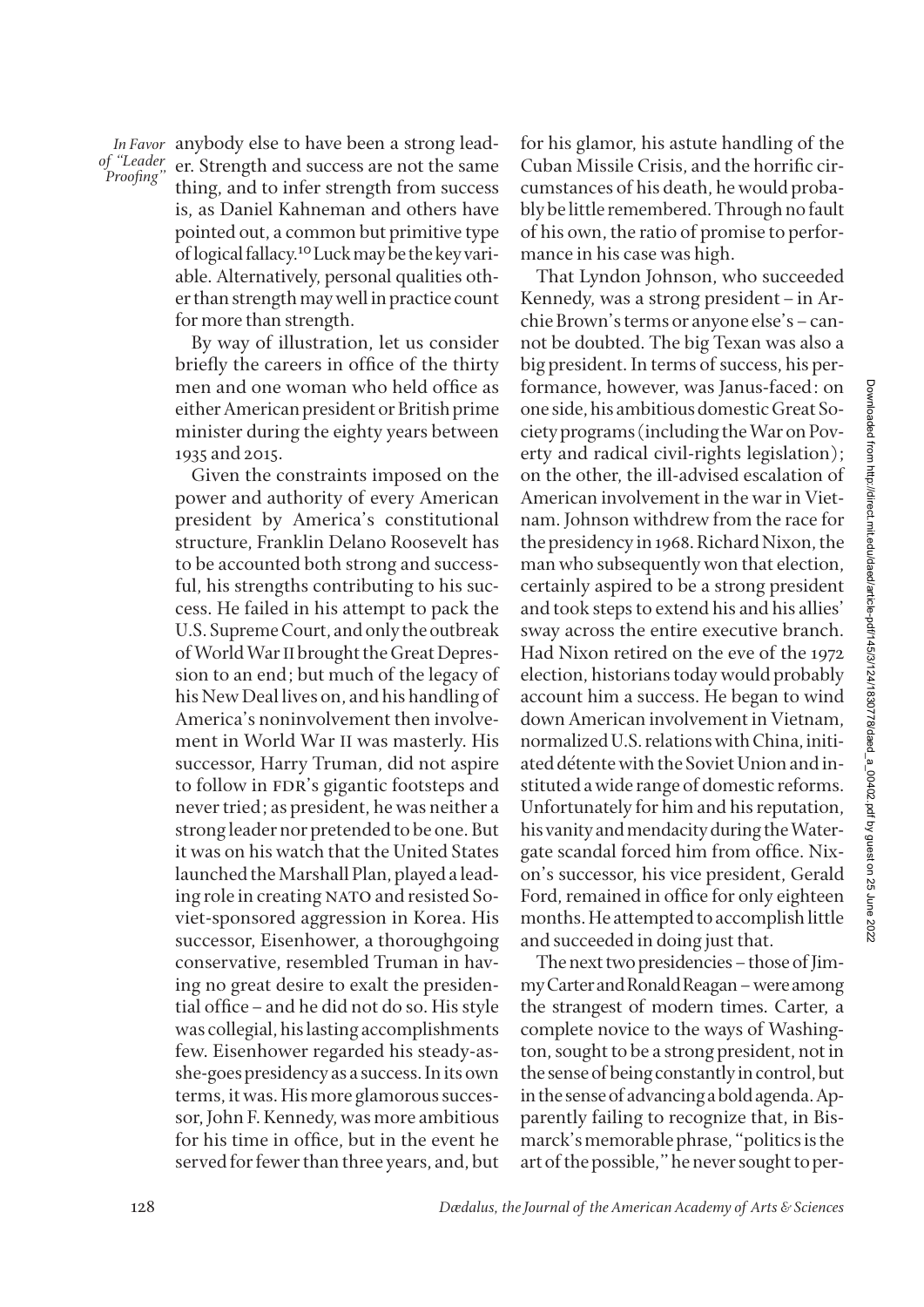fect and practice that art. His boldness did bring him some successes: civil-service reform, the return of the Panama Canal Zone to Panama and the signing of the Camp David peace accords between Egypt and Israel. But his political clumsiness ensured that many of his legislative proposals were blocked in Congress, and he signally failed to persuade either congressional majorities or the American people that the energy crisis of the late 1970s really was "the moral equivalent of war" and needed to be confronted as such.

If we accept Brown's definition of strong leadership, then Ronald Reagan, Carter's successor in the White House, was one of the weakest presidents of recent decades. He did not concentrate a lot of power in his own hands. He did not dominate a wide swath of public policy. And he did not take, except in a purely formal sense, most of the big decisions. As we noted earlier, from the time of the failed attempt on the president's life, only two months into his presidency, until toward the end of his first term in office, most of the domestic policy decisions that emanated from the Oval Office, while signed off by the president, were in fact the work of Meese, Baker and Deaver, possibly with inputs from Nancy Reagan. The members of this troika did not operate in isolation from the rest of the government, but the president himself largely did. Following Reagan's reelection in 1984, the original members of the troika dispersed, and the troika imploded into the person of a single individual: Donald Regan, the new White House chief of staff. He, too, positioned himself between the president and the rest of his administration; but whereas the three members of the troika had been subtle, emollient and protective of the president, Regan lacked both political feel and any instinct for protecting Reagan's interests. He was deeply implicated in the Iran-contra affair and did not prevent Reagan himself from be-

coming implicated. Throughout his time Anthony *King* in the White House, Reagan relied heavily on his support staff, whatever there was of it. When that staff failed him, he failed– or did not even try.

However, there was one front on which Reagan was anything but weak. On that one front, he held strong views, held onto them tenaciously and acted upon them. That was America's relationship with the Soviet Union. Reagan's views were often misunderstood and to the outside world could easily appear contradictory. On the one hand, he believed that the Soviet Union really did constitute an "evil empire" and that the United States, in all its dealings with the Soviet Union, should therefore do so from a position of strength. And so he promoted massive increases in U.S. defense spending. But, on the other hand, he was terrified by the possibility that someday someone, or something, would trigger an all-out nuclear war. He feared that sooner or later–absent some kind of Soviet-American rapprochement – the triggering of such a war would prove all but inevitable. He therefore went out of his way to seek a rapprochement with the ussr; and, as luck would have it, early in his second term he found someone, Mikhail Gorbachev, with whom he felt he could do business. On this issue, Reagan got stuck in: not in the sense of mastering detail (he never did that) but in the sense of taking a close continuing interest in America's relations with Russia. Between them, Reagan and Gorbachev effectively negotiated the beginning of the end of the Cold War. President Reagan proved capable of strength when, in his own eyes, strength was needed.

Neither of Reagan's successors in the Oval Office–George H. W. Bush and Bill Clinton–was an especially strong president, though Clinton's charm and largerthan-life personality sometimes concealed the fact. The elder George Bush, like Eisenhower and Ford before him, did not have an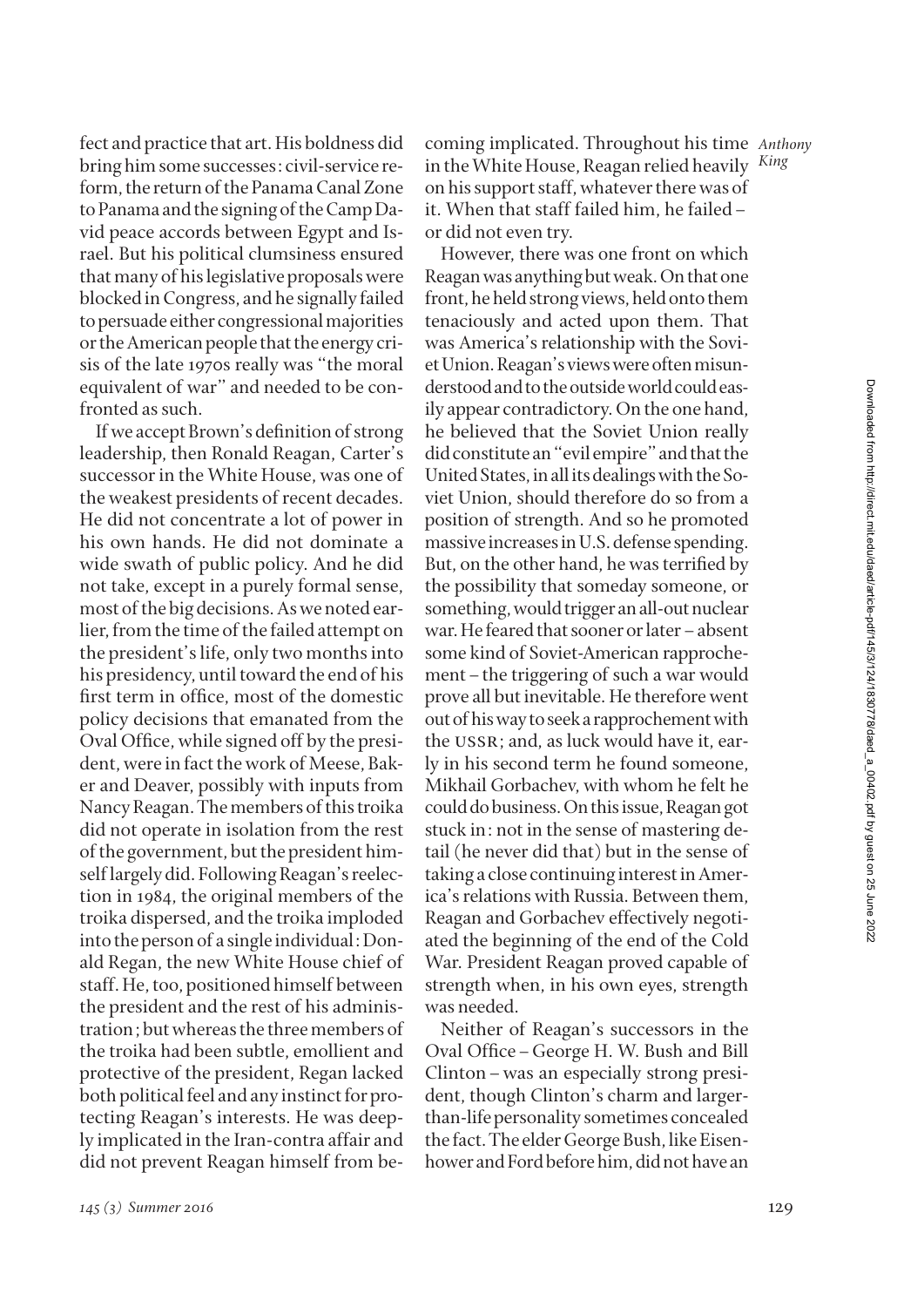*of "Leader* 

*In Favor*  exalted conception of either himself or the <sup>*f "Leader*" presidential office. He had held many low-</sup> er-level positions in government and, when he arrived in the White House, was content to do the top job to the best of his (considerable) ability. He was not remotely a presidential imperialist. However, few doubted his basic competence, especially in foreign affairs. He guided skillfully American policy during the reunification of Germany and the disintegration of the USSR itself, and his was the victory over Saddam Hussein's Iraq during the First Gulf War. Although it cost him dearly politically, he was strong enough in 1990 to break his own election pledge–"Read my lips: no new taxes"–in the interests of scaling back the U.S. government's burgeoning budget deficit. Had Bush senior won reelection in 1992, and had he then carried on much as before, history today would almost certainly account him a modest, Eisenhower-like success. Even as it is, he can hardly be accounted a failure.

Bill Clinton was more ambitious, for both himself and his presidency. He evidently saw himself as his generation's FDR or jfk; in other words, as an archetypal strong leader. Unfortunately for him, his personal limitations, together with the rampant polarization of contemporary American politics, resulted in an eight-year tenure of office that was more memorable (sometimes for the wrong reasons) than effective. He lacked any real sense of direction, and the men and women he appointed to his administration, many of them exceedingly able, were unable either to provide him with such a sense or even to persuade him that he needed one. Clinton sought to paint a big picture but could never find the right canvas and colors to fit the frame. Especially in its early days, the administration's modus operandi often resembled an unfocussed conversation at an academic conference more than a meeting of a tough-minded advisory board. Eisenhower would have been horrified.

Predictably, given Clinton's personal style, his capacity for dithering and the fact that the Republicans controlled Congress during six of his eight years in office, Clinton's record as president was a thing of shreds and patches. He persuaded Congress to ratify the North American Free Trade Agreement, outfaced Newt Gingrich and the Republicans over the 1996 budget and helped broker the Dayton Accords, which brought peace, of a sort, to Bosnia. On his watch, the enormous budget deficits accumulated by his profligate Republican predecessors, Reagan and Bush, were eliminated. But, against all that, Clinton and his wife badly botched their vain effort to introduce a universal health care regime in the United States, Clinton in 1996 felt forced to sign Republican-inspired welfare legislation which he abhorred, few of his own legislative proposals found their way onto the statute book, and he never developed a coherent conception of what America's role in a rapidly changing world should be. It did not help that Clinton had to devote much of his second term to dealing with the fall-out from his bizarre relationship with Monica Lewinsky. As Fred I. Greenstein has put it, Clinton is likely to be remembered "as a politically talented underachiever."11

George W. Bush, Bush senior's son, is unlikely to be remembered as an achiever of any kind. He is more likely to be remembered as one of the most inept occupants of the White House since that elegant building was first occupied in 1801. His handling of the aftermath of Hurricane Katrina, which devastated much of New Orleans, was both chaotic and insensitive. Under him the era of escalating federal budget deficits returned. His administration's response to the September 11 terrorist attacks succeeded in dislodging the Taliban from their control of most of Afghanistan, but failed to either capture Osama bin Laden or destroy al Qaeda. Subsequently, Amer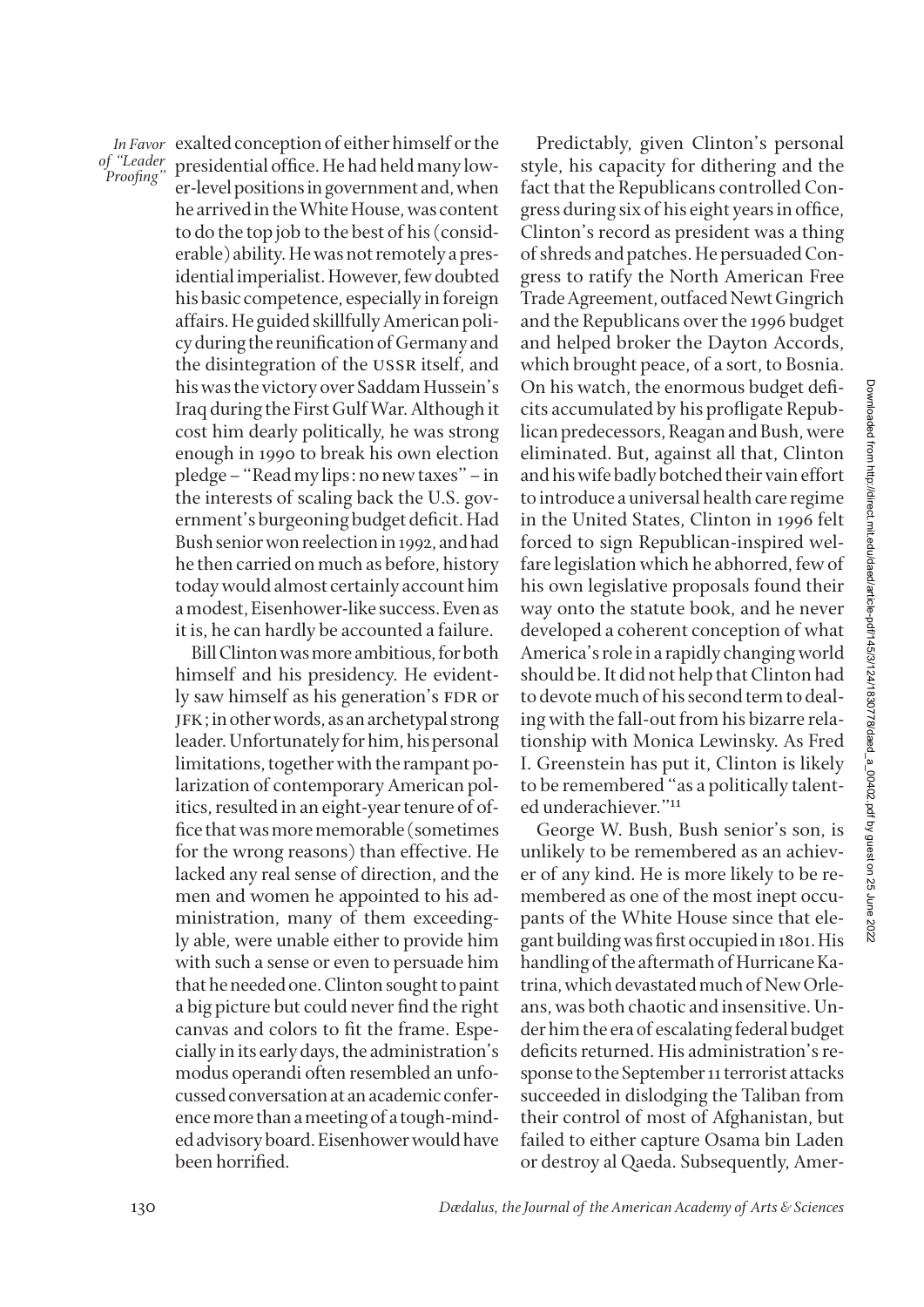ican troops in Afghanistan waged war for more than a decade against Islamist and anti-Western insurgents. That war was America's longest-ever. It was never won. Two years after 9/11, in March 2003, Bush extended his administration's self-declared "War on Terror" to Iraq, although there was no evidence to suggest that Saddam Hussein's regime in Iraq, however unpleasant, had anything to do with either al Qaeda or terrorism. In the Iraq case, military victory was quickly achieved and Saddam Hussein toppled; but–partly in response to the administration's mismanagement of post-Saddam Iraq–what amounted to a civil war ensued, one in which American forces were involved for seven more years. Needless to say, terrorism in the Middle East and elsewhere has not been eliminated. On the contrary, since 2003, it has spread, becoming ever more brutal. The terrorists have scored greater successes than President George W. Bush ever did.

One feature of Bush's deportment in office stands out. Bush aspired to be a strong leader; and, indubitably, he was a strong leader, at least during his first term. He made it abundantly clear to everyone who would listen that that was his aim (adding on occasion that he had God's backing). Following the intervention in Afghanistan, he told the well-connected journalist Bob Woodward: "I rely on my instincts. I just knew that at some point in time [immediately after 9/11] the American people were going to say, Where is he?...Where's your leadership?"12 The American people wanted action; Bush was intent on providing it. The same went for Iraq. He wanted Saddam Hussein ousted from power. That would be made to happen. To quote Greenstein again: "George W. Bush had no lack of policy vision. He took it as an article of faith that if he failed to set his administration's policy agenda, others would set it for him."13 He never allowed them to. Unfortunately, Bush's vision did nothing

to promote, but instead badly damaged, Anthony *King* America's interests.

Mirrors can magnify as well as accurately reflect, and Bush allowed his vision to be both mirrored and magnified by his chosen circles of advisers. Over both Afghanistan and Iraq, he listened almost exclusively to those who already agreed with him, the socalled neocons: notably, Dick Cheney, his influential vice president, Donald Rumsfeld, his forceful defense secretary, and Paul Wolfowitz, Rumsfeld's deputy. Those who expressed doubts or entered caveats– Colin Powell, the secretary of state, Condoleezza Rice, the national security adviser, and a substantial proportion of the military–were sidelined. Bush's approach to decision-making was thus the opposite of Kennedy's during the Cuban Missile Crisis. The same approach to decision-making, coupled with Bush's "vision thing," that of a low-tax, lightly regulated economy, also played its part in the great financial collapse of 2008.14

Bush's successor, Barack Obama, could hardly have come into office at a worse time. Bush's legacy was dire: a domestic economy in deep recession and large numbers of American soldiers still being killed in the ruinous and arguably useless wars in Afghanistan and Iraq. In addition, by the time Obama took over, American politics was even more polarized than it had been in Bill Clinton's time. Although Obama disappointed liberal Democrats and outraged a large proportion of Republicans, some of whom positively hated him, he will leave the White House in early 2017 having led America out of recession (far more successfully than any European leader), wound down American involvement in the wars in Afghanistan and Iraq and succeeded, where both Truman and Clinton failed, in introducing a state-sponsored universal health care delivery system. History will almost certainly judge Obama, not to have been a barn-storm-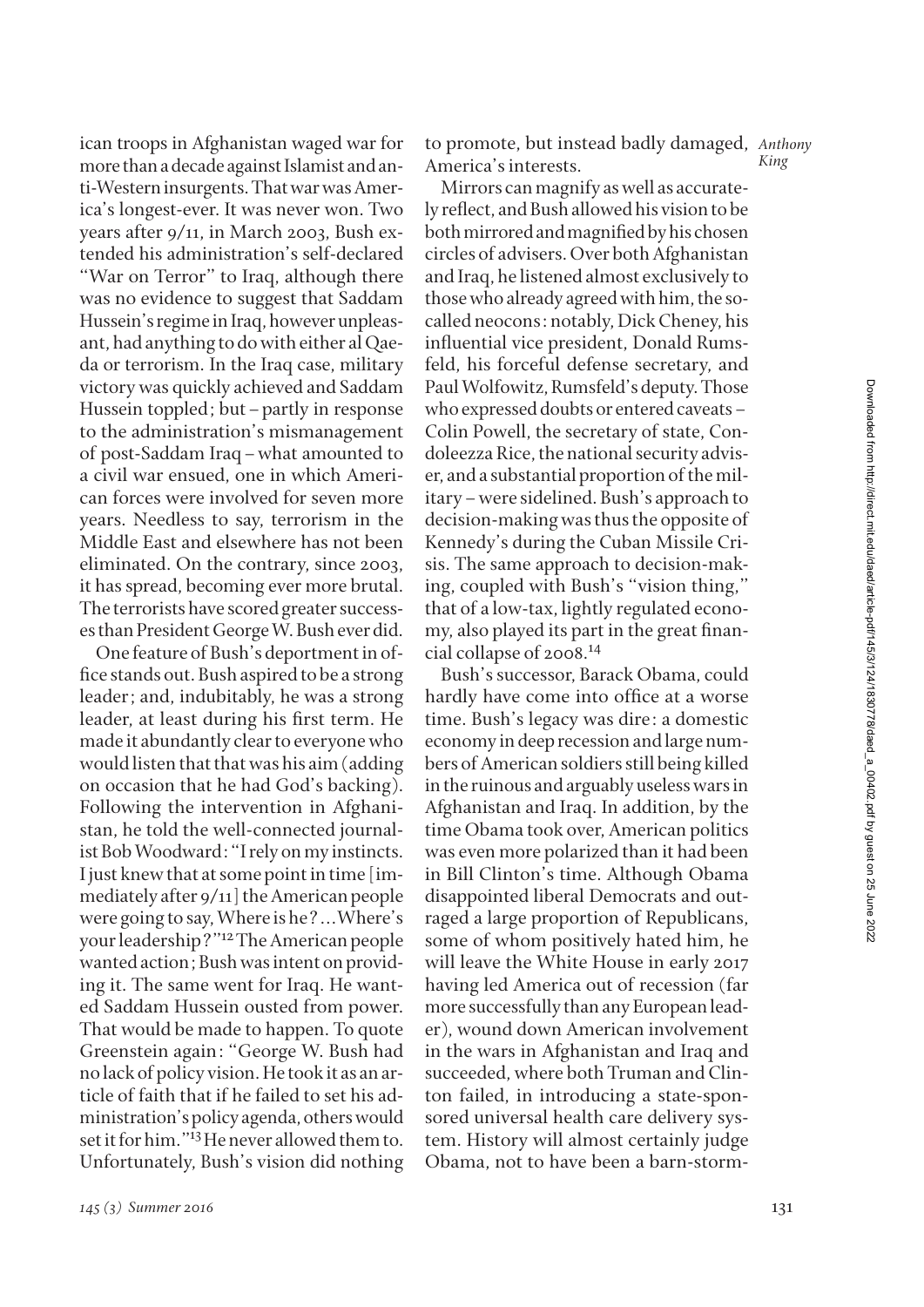*In Favor*  ing or triumphalist president, but to have *of "Leader*  been a dignified, pragmatic and broadly successful one. He may not have been a strong leader–in the face of Republican and interest-group opposition he often appeared weak–but more often than not he got his way.

> One of the most confident and balanced of modern presidents, Obama was far more Kennedy-like than Bush-like in his willingness to appoint advisers with strong views, not necessarily his own. As he said on the eve of his inauguration:

I think that's how the best decisions are made. One of the dangers in a White House, based on my reading of history, is that you get wrapped up in groupthink and everybody agrees with everything and there's no discussion and there are no dissenting views. So I'm going to be welcoming a vigorous debate inside the White House. But understand, I will be setting policy as president. I will be responsible for the vision that this team carries out, and I expect them to implement that vision once decisions are made.<sup>15</sup>

Once in office, he was true to both parts of that utterance.

It would seem that, of the thirteen U.S. presidents who have held office since the late 1930s, only four–Franklin Roosevelt, Lyndon Johnson, Richard Nixon and George W. Bush–have been strong leaders in anything approaching Brown's sense. Only those four–plus, arguably, Kennedy and Carter–have sought to concentrate an unusual amount of power in their own hands and to dominate the formation and implementation of a wide range of government policies. It is noteworthy, to say the least of it, that two of the four strongest leaders listed above–Nixon and George W. Bush–have been among the least satisfactory of modern presidents, with the Vietnam War meaning that Lyndon Johnson's record in office was also, to put it charitably, mixed. Strong presidents have not consistently been admired or admirable. At the same time, many perfectly satisfactory presidents–and, happily, most modern American presidents have been at least satisfactory–have not sought to function and have not functioned in any kind of "strong leader" mode. Thus, the correlation between strength and success is low and, depending on one's own personal judgments, may even be negative.

 $\boldsymbol{J}$ ur survey of British prime ministers during the same eighty-year period can be shorter, for one simple reason. It has never occurred to the great majority of British prime ministers to try to function as strong leaders. They have not been directly elected and are not ceremonial heads of state as well as heads of government. They owe their position to the fact that they are the leader, for the time being, of the currently victorious political party, and they well know that they can be ousted from that particular position at any time (without the electorate's having any say in the matter). Most of them have forceful and able colleagues who are also their rivals. Given the essentially collegial nature of British government, most prime ministers see their primary tasks as promoting their party's agreed-to policies, maintaining the unity of their government and party and coping ad hoc with crises. Notions of strong leadership seldom come into it.

Sixteen individuals have held office as British prime minister since 1935, two of them (Winston Churchill and Harold Wilson) on two separate occasions. The great majority of them, like the great majority of American presidents, have been competent, sometimes more than competent, but most of them–too many to list here– have not sought to direct and dominate their administrations. They have functioned as executive chairmen rather than chief executive officers. One outstanding exception has already been mentioned: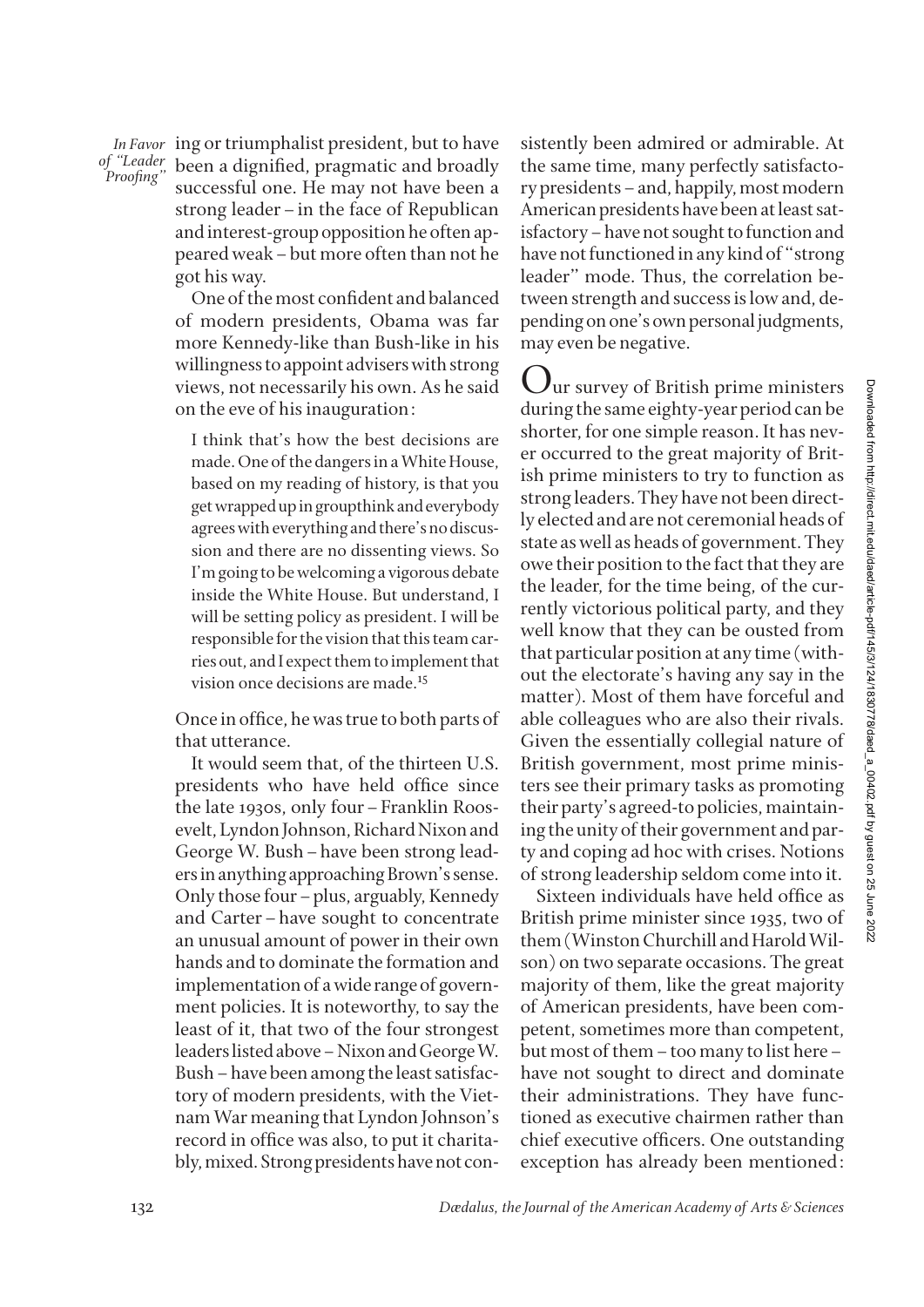Winston Churchill during World War II, especially during its early phases. But during his second, postwar premiership, even Churchill in no way dominated, or sought to dominate, his government. His successor, Anthony Eden, was more forceful and developed a reputation, similar to Jimmy Carter's, for paying overmuch attention to detail and attempting to micromanage his administration. Eden's successor, Harold Macmillan, functioned for the most part as a conventional premier, though he was more given than most to taking personal initiatives, including trying to take the United Kingdom into the European Common Market. Harold Wilson towered above his colleagues politically during the first phase of his first administration, but within a few years his authority had all but vanished, and during his second term he was an almost entirely passive figure. The present occupant of 10 Downing Street, David Cameron, is a more typical British premier: more a light-touch chairman of the board and public-relations chief than an actual head of government. He is certainly not in any conceivable sense a strong leader.

Apart from the wartime Churchill, only four post-1935 British prime ministers have sought to play the role of strong leader: Neville Chamberlain (though his inclusion in this list will probably come as a surprise to most readers), Edward Heath, Margaret Thatcher and Tony Blair. A word about each of them is in order.

Neville Chamberlain, although considerably more intelligent than George W. Bush and with far greater governmental experience, functioned as prime minister in a manner not unlike Bush's. Like Bush, he was determined–in contrast to his immediate predecessor, Stanley Baldwin– to be a strong leader. On becoming prime minister in 1937, he expressed in a letter to a friend "some relief at being able to carry out my own ideas without having to con-

vert someone else first." He freely admit- Anthony *King* ted his determination to "leave my mark behind me as P.M."<sup>16</sup>

Chamberlain had a clear sense of direction. He was determined upon "the appeasement of Europe" and Hitler in particular. Toward that end, although Britain's cabinet system required him to listen to those who disagreed with him, he appeared to hear only those who applauded him. Just as President Bush, over Afghanistan and Iraq, heard only Cheney and the other neocons, so Chamberlain in his dealings with Hitler increasingly relied on the views of a close aide, Sir Horace Wilson, and a small "group of trusted advisers who all passionately shared his vision and priorities."17 Bush sidelined the State Department, headed by Colin Powell. Chamberlain sidelined the Foreign Office, headed by an official who doubted whether a man like Hitler could possibly be appeased. It goes without saying that Chamberlain's leadership, while undoubtedly strong, was not exactly successful.<sup>18</sup>

Edward Heath succeeded Harold Wilson as prime minister in 1970. Heath's style was certainly more collegial than Chamberlain's had been. Unlike Chamberlain, he was a good if sometimes impatient listener, and he readily talked to people he thought worth listening to, even if they questioned his views. Nevertheless, by force of intellect and personality, he dominated his government–and dominated it across the board– to an extent that few of his predecessors had. That said, his strength in office manifested itself in one curious way. Heath always had a clear sense of direction, but he frequently changed direction, sometimes abruptly. His government's policy U-turns, well advertised and much mocked at the time, played a part in the government's defeat in an election forced upon him when he had been in office for less than four years. In the event, almost every one of the Heath government's policy initiatives, whatever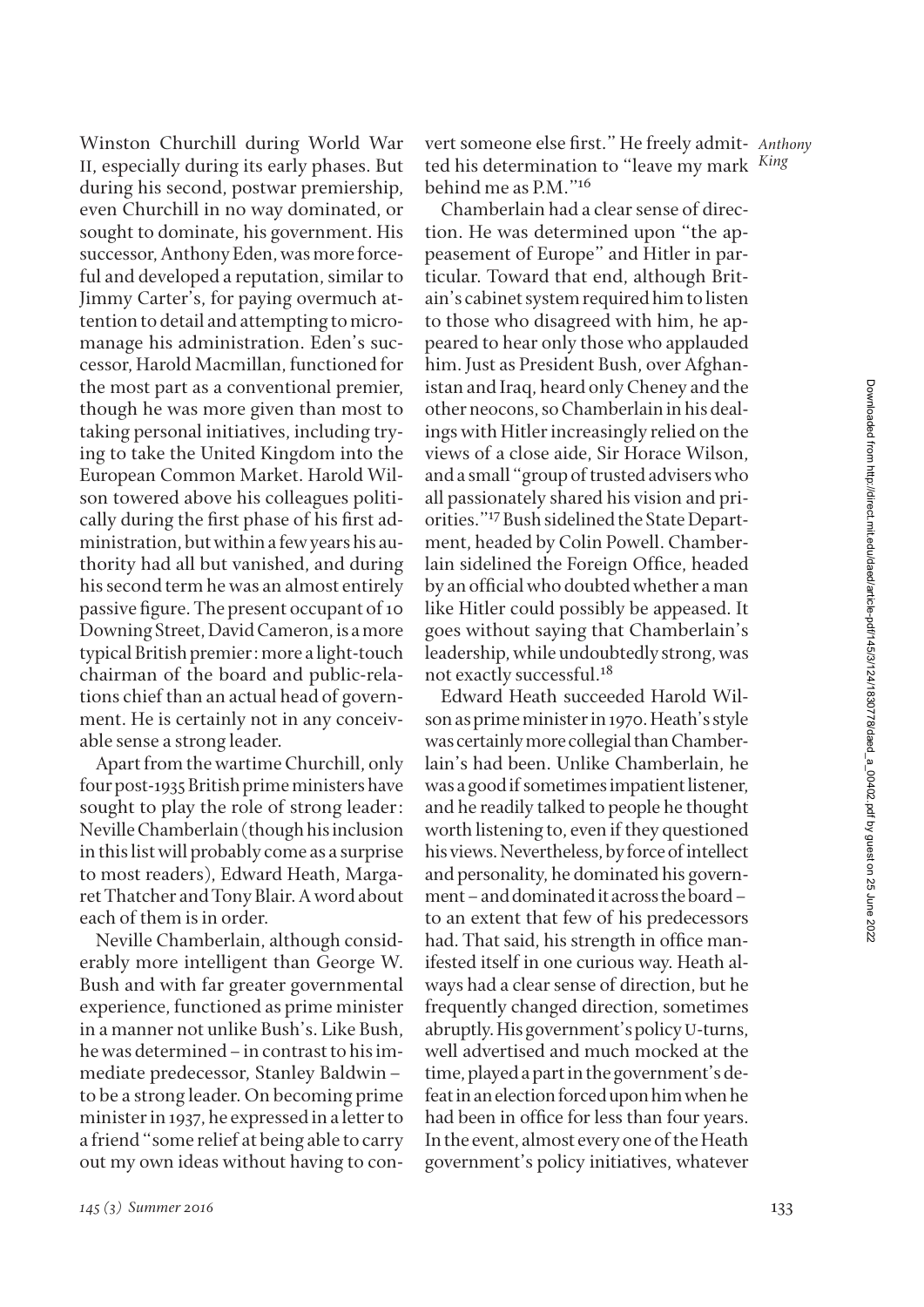*In Favor*  their direction, failed to survive his govof "Leader, ernment. His government's only substantial achievement–and it was a substantial one–was to negotiate Britain's entry into what is now the European Union. More than four decades on, even that achievement was being called in question.

Margaret Thatcher was an even stronger leader than Heath and an infinitely more successful one. She probably conformed more than any other modern head of government on either side of the Atlantic to Brown's template of the strong political leader. A highly intelligent workaholic with few if any interests outside politics, she managed to combine, almost uniquely, a strong sense of strategic direction with an ability and a willingness to attend to the minutest details. "The Old Testament prophets," she once said, "did not say, 'Brothers, I want a consensus.' They said: 'This is my faith, this is what I passionately believe.'"19 She believed in free markets and private enterprise and from the outset was determined to be prime minister of a government whose members spoke with one voice in promoting both: "I've got to have togetherness. There must be a dedication to a purpose, agreement about direction ... [My government] must be a conviction government . . . As Prime Minister, I could not waste time having any internal arguments."20 She silenced doubt and criticism among the ranks of her ministers by the simple expedient of firing the doubters and critics. As well as being the Churchill of the 1982 Falklands War, she and her loyal colleagues virtually destroyed the power of Britain's trade unions and launched the world's first large-scale program of privatization. Only in the last few years of her premiership did she suffer from the hubris and mental self-isolation that led to her fall, coordinated by her fellow Conservatives.

The case of Tony Blair is a strange one. On the one hand, there can be no doubt that he aspired to be a Thatcher-like leader and probably had the capacity to be one; prior to the election that brought him to power in 1997, one of his closest advisers actually suggested that the British system of government should become less feudal and more Napoleonic.<sup>21</sup> On the other hand, Blair was far less clear than Thatcher had been about exactly what he wanted to achieve in government, and he had a powerful colleague, Gordon Brown, his chancellor of the exchequer, whom he could neither control nor dismiss. Brown, who coveted Blair's job and eventually seized it, found every opportunity he could think of–and there were many–to either bounce Blair or thwart him; but his standing in the financial markets as chancellor and among the Labour Party's rank and file, to whom he continually appealed, was such that the political price to be paid for dismissing him was likely to be exorbitant. As Lyndon Johnson would have put it, it was better to have Brown inside the tent pissing out than outside the tent pissing in. The so-called Blair government was thus in reality a quarrelsome Blair/Brown duopoly, with two would-be strong leaders constantly struggling for supremacy– as though the United States had two rival presidents at the same time. That said, it was Blair rather than Brown who ensured that the United Kingdom joined the United States in the 2003 invasion of Iraq. The most momentous decision of the Blair premiership, with Blair casting himself in the role of strong leader, was also the most disastrous, including to Blair's reputation.

As in the case of the United States, it would seem that the relationship in Britain between strong leadership and successful leadership is tenuous and may even, possibly, be negative. Among the acknowledged strong leaders, the wartime Winston Churchill and later Margaret Thatcher were undoubted successes; but Neville Chamberlain and Edward Heath were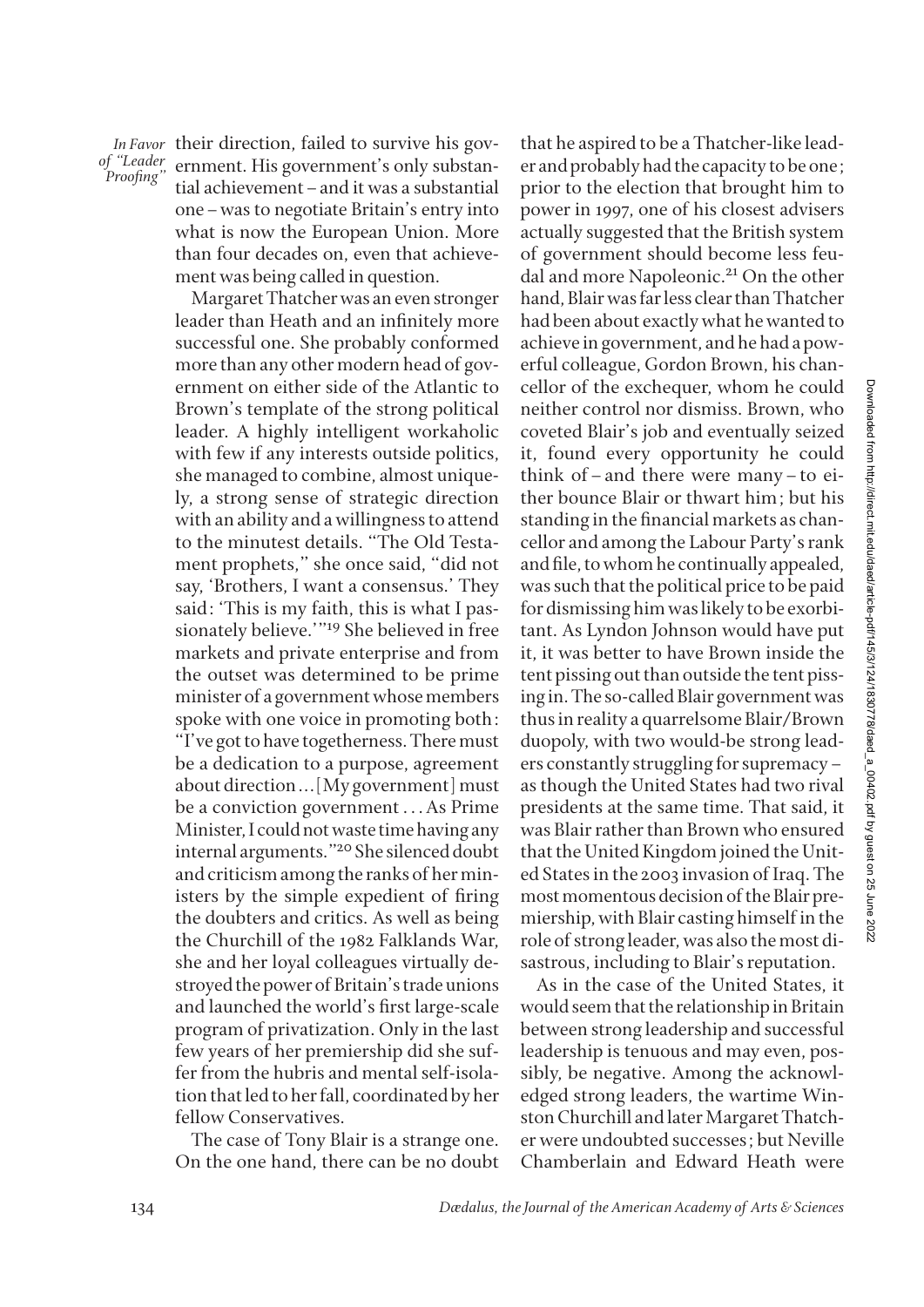both failures as prime minister–Chamberlain in the grand manner–and history will probably remember Tony Blair more for his enthusiastic participation in the American-led invasion of Iraq than for any of his other initiatives as prime minister. Conversely, for example, Clement Attlee, not so far mentioned in this essay, was one of the most successful and respected prime ministers of the modern era; but he laid no claim to being a strong leader. He was merely shrewd, calm, sensible and, when occasion required, stubborn. He was also, famously, someone who never used one word when none would do. As in the United States, few modern British prime ministers have been hopelessly inept, though Neville Chamberlain and one or two others–including Anthony Eden, the principal author of Britain's part in the aborted Anglo-French invasion of Egypt in 1956, and Gordon Brown, once he succeeded in displacing Blair in 2007–have come close.

hat inferences should we draw from the above? The following half-dozen propositions–set out in terse summary form– are at least worth contemplating. Some are personal judgments, some are empirical hypotheses, and some are a mixture of the two.

1) Many of the best-governed liberal democracies in the world–notably but not only Switzerland–owe their good government in large part to the fact that their political institutions and political culture obviate the need for strong leaders.

2) Strong leaders may on occasion be desirable, even essential, as in the case of the United States during the Great Depression or Britain in 1940. But strong leaders should be allowed to emerge only on special occasions. A country constantly in need of strong leaders is a country in trouble.

3) Strong leaders are high-risk individuals. They may do good, but even in liberal democracies they are likely to do more

*145 (3) Summer 2016* 135

harm than good, quite possibly a lot more Anthony harm.

*King*

4) A successful liberal democracy is liable to be one that is effectively "leader proofed," one in which it is not made absolutely impossible, but is made difficult, for a strong leader to acquire and wield power and in which the government does not rely on strong leaders for its long-term success.

5) Leaders who rely on the advice only of those whose advice they find congenial should be viewed with suspicion, especially, but not only, if the group of acceptable advice-givers is small and tightly knit, operating to the exclusion of others. Collegiality, in fact as well as form, makes for better government than individuality, provided individuals are permitted, indeed required, to make their views known.

6) Given that leaders, strong as well as weak, are liable to illnesses, mental as well as physical, prudence suggests that arrangements should be made in advance either to dispose of such leaders (as can easily be done in the case of British prime ministers) or to have their functions performed by some other person or persons.

We began with Switzerland and can usefully end there. In 2015, a high-flying Swiss banker (than whom few bankers fly higher) was asked at a private gathering to name the current Swiss prime minister. He confessed that he could not remember. He thought it was a woman (it was), but even of that he could not be sure. Switzerland must be one of the most thoroughly leaderproofed countries on the planet. Being leader-proofed does not seem to have done Switzerland any harm.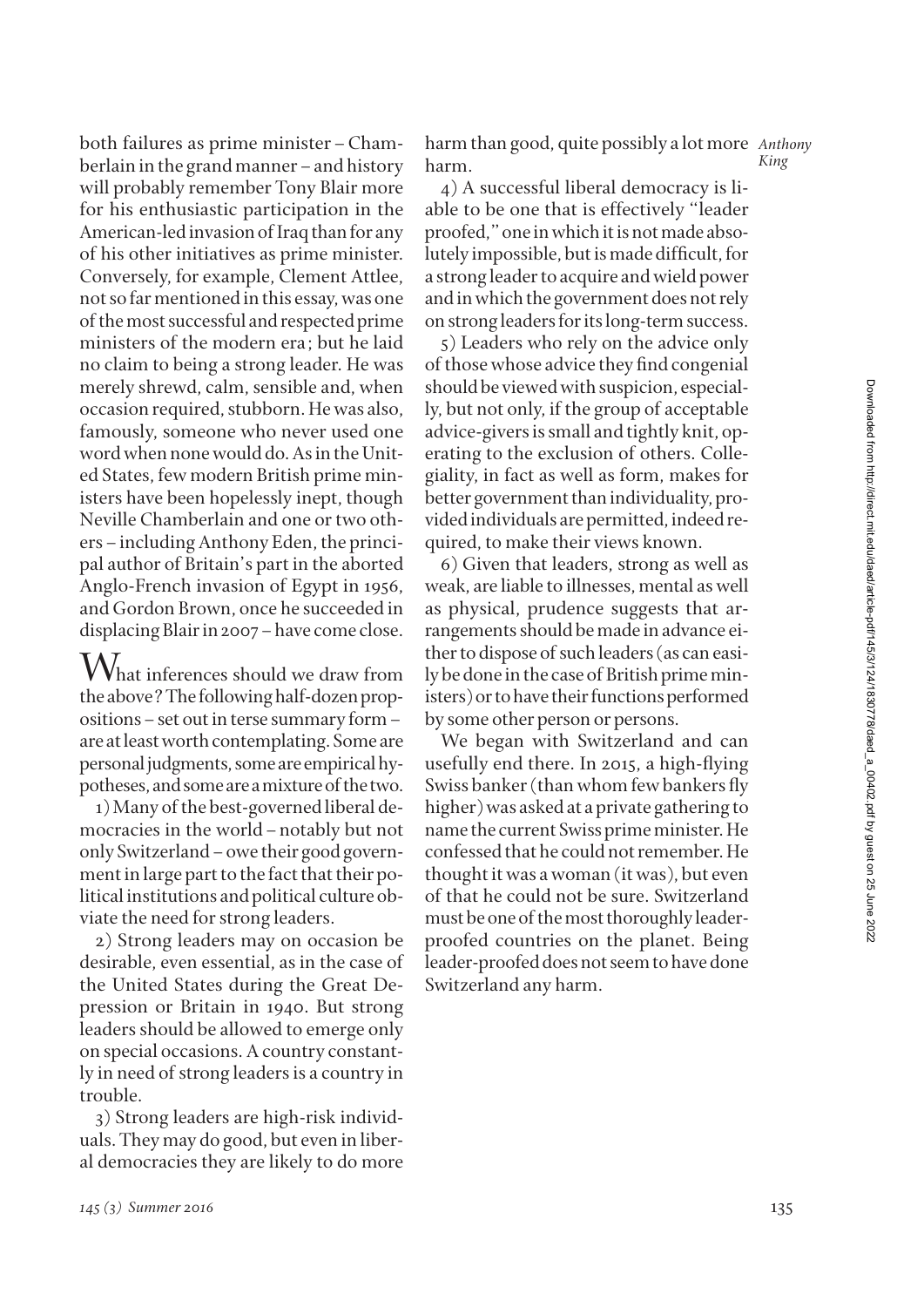## In Favor ENDNOTES

*of "Leader Proofing"*

- <sup>1</sup> Jonathan Steinberg, *Why Switzerland?* 2nd ed. (Cambridge: Cambridge University Press, 1996). For a more detailed account of the workings of the Swiss political system, see Wolf Linder, *Swiss Democracy: Possible Solutions to Conflict in Multicultural Societies*, 3rd ed. (Basingstoke, Hampshire: Palgrave Macmillan, 2010).
	- <sup>2</sup> Robert F. Kennedy, *13 Days: A Memoir of the Cuban Missile Crisis* (New York: W.W. Norton, 1969), 37. It is not clear whether Kennedy deliberately absented himself from meetings of the actual Executive Committee. For the view that he did not go that far, see Sheldon M. Stern, *The Cuban Missile Crisis in American Memory: Myth versus Reality* (Stanford, Calif.: Stanford University Press, 2012), 156.
	- <sup>3</sup> Kennedy, *13 Days*, 49.
	- <sup>4</sup> For the quotation, see John Colville, *The Fringes of Power: Downing Street Diaries, 1939–1955* (London: Hodder and Stoughton, 1985), 669. Colville was one of Churchill's private secretaries and the one personally closest to him. Anthony Eden, Churchill's heir apparent, was out of the country at the time. Otherwise he would almost certainly have played–well or badly– the role played by Butler.
	- <sup>5</sup> Robert E. Gilbert, *The Mortal Presidency: Illness and Anguish in the White House* (New York: Basic Books, 1992), 119.
	- $6$  See the quite detailed account in ibid., 120 122, of how the Eisenhower administration functioned before, as well as during, the president's illness. Gilbert quotes Nixon as saying that Eisenhower had "set up the Administration in such a way that . . . it can go ahead despite the temporary absence of anyone." It could, of course, be argued–and has been–that Eisenhower's style of government diminished his own decision-making capacity. See Richard E. Neustadt, *Presidential Power: The Politics of Leadership* (New York: John Wiley, 1960), 158–160.
	- <sup>7</sup> Gilbert, *The Mortal Presidency*, 190.
	- <sup>8</sup> While Reagan was recuperating in the hospital, the White House trio spoke with him every day and sought to give the impression that, despite his physical condition, he was fully in charge. However, a pair of well-informed journalists claimed later that one of the trio admitted subsequently that "the hospital visits had been window dressing. In reality, the troika paid only brief visits to the ailing President, spending the rest of the time in the hospital cafeteria, quietly keeping the government going for him." See Jane Mayer and Doyle McManus, *Landslide* (Boston: Houghton Mifflin, 1988), 26.
- <sup>9</sup> Archie Brown, *The Myth of the Strong Leader: Political Leadership in the Modern Age* (New York: Basic Books, 2014), 1.
- <sup>10</sup> Daniel Kahneman comments mordantly: "The CEO of a successful company is likely to be called flexible, methodical, and decisive. Imagine that a year has passed and things have gone sour. The same executive is now described as confused, rigid, and authoritarian." See Daniel Kahneman, *Thinking, Fast and Slow* (New York: Farrar Straus and Giroux, 2011), 206.
- <sup>11</sup> Fred I. Greenstein, *The Presidential Difference: Leadership Style from FDR to Barack Obama*, 3rd ed. (Princeton, N.J.: Princeton University Press, 2009), 188.
- <sup>12</sup> Bob Woodward, *Bush at War* (New York: Simon and Schuster, 2002), 168.
- <sup>13</sup> Greenstein, *The Presidential Difference*, 204.
- <sup>14</sup> On the economy, Bush listened to those who shared his determination to cut taxes even at the cost of vastly increasing the U.S. government's indebtedness, and mostly closed his ears to those, including Alan Greenspan, the chairman of the Federal Reserve, who inclined toward greater caution. See Graham K. Wilson, "President Bush and the Economy" in *Assessing the George W. Bush Presidency: A Tale of Two Terms*, ed. Andrew Wroe and Jon Herbert (Edinburgh: Edinburgh University Press, 2009), 160–161.
- <sup>15</sup> Quoted in Greenstein, *The Presidential Difference*, 216–217.